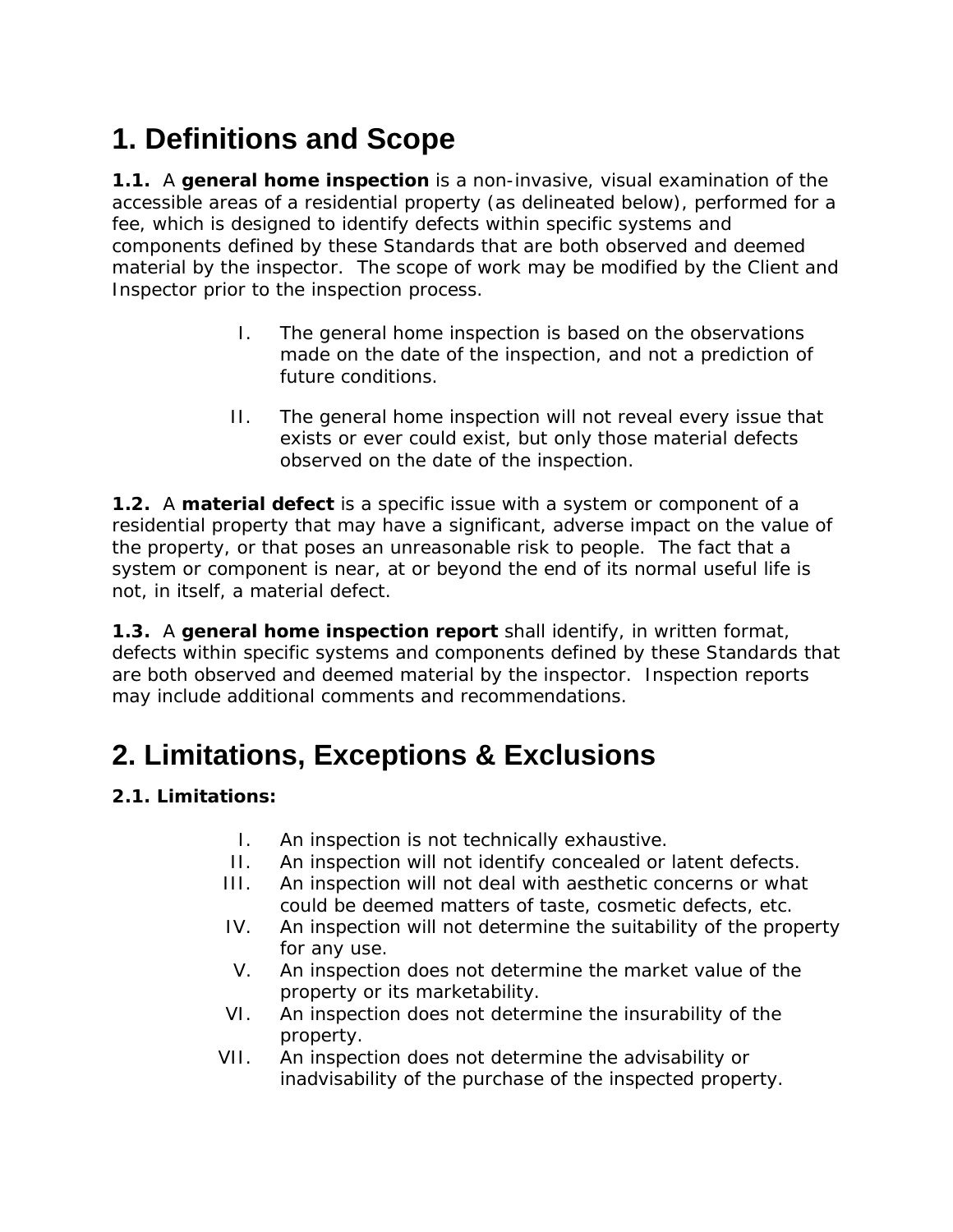- VIII. An inspection does not determine the life expectancy of the property or any components or systems therein.
	- IX. An inspection does not include items not permanently installed.
	- X. These Standards of Practice apply only to properties with four or fewer residential units.

## **2.2. Exclusions:**

- I. The inspector is not required to determine:
	- A. property boundary lines or encroachments.
	- B. the condition of any component or system that is not readily accessible.
	- C. the service life expectancy of any component or system.
	- D. the size, capacity, BTU, performance or efficiency of any component or system.
	- E. the cause or reason of any condition.
	- F. the cause for the need of correction, repair or replacement of any system or component.
	- G. future conditions.
	- H. compliance with codes or regulations.
	- I. the presence of evidence of rodents, birds, animals, insects, or other pests.
	- J. the presence of mold, mildew or fungus.
	- K. the presence of airborne hazards, including radon.
	- L. the air quality.
	- M. the existence of environmental hazards, including lead paint, asbestos or toxic drywall.
	- N. the existence of electromagnetic fields.
	- O. any hazardous waste conditions.
	- P. any manufacturers' recalls or conformance with manufacturer installation, or any information included for consumer protection purposes.
	- Q. acoustical properties.
	- R. correction, replacement or repair cost estimates.
	- S. estimates of the cost to operate any given system.
- II. The inspector is not required to operate:
	- A. any system that is shut down.
	- B. any system that does not function properly.
	- C. or evaluate low-voltage electrical systems such as, but not limited to: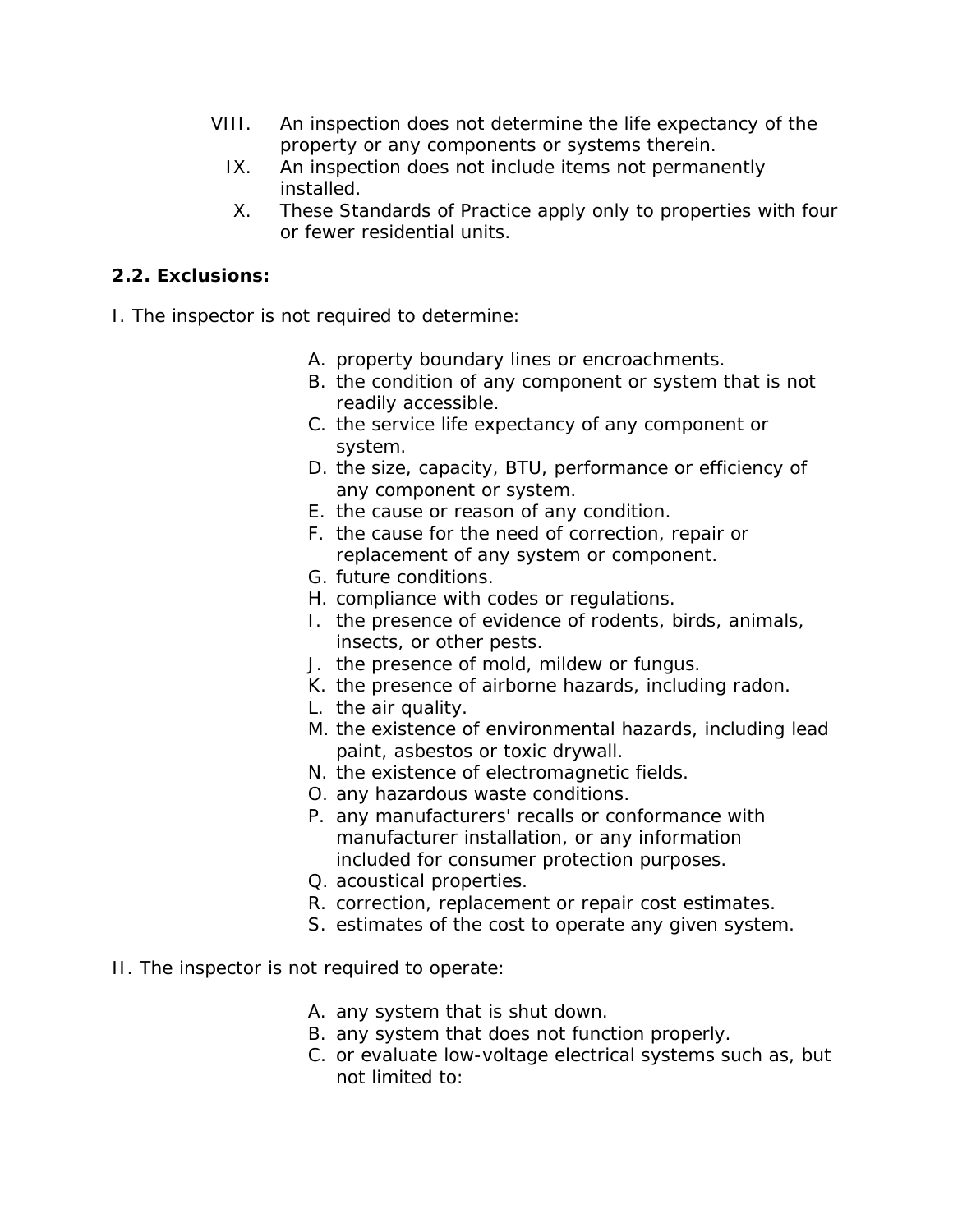- 1. phone lines;
- 2. cable lines;
- 3. satellite dishes;
- 4. antennae;
- 5. lights; or
- 6. remote controls.
- D. any system that does not turn on with the use of normal operating controls.
- E. any shut-off valves or manual stop valves.
- F. any electrical disconnect or over-current protection devices.
- G. any alarm systems.
- H. moisture meters, gas detectors or similar equipment.
- III. The inspector is not required to:
	- A. move any personal items or other obstructions, such as, but not limited to: throw rugs, carpeting, wall coverings, furniture, ceiling tiles, window coverings, equipment, plants, ice, debris, snow, water, dirt, pets, or anything else that might restrict the visual inspection.
	- B. dismantle, open or uncover any system or component.
	- C. enter or access any area that may, in the opinion of the inspector, be unsafe.
	- D. enter crawlspaces or other areas that may be unsafe or not readily accessible.
	- E. inspect underground items, such as, but not limited to: lawn-irrigation systems, underground storage tanks or other indications of their presence, whether abandoned or actively used.
	- F. do anything which may, in the inspector's opinion, be unsafe or dangerous to the inspector or others, or damage property, such as, but not limited to: walking on roof surfaces, climbing ladders, entering attic spaces, or negotiating with pets.
	- G. inspect decorative items.
	- H. inspect common elements or areas in multi-unit housing.
	- I. inspect intercoms, speaker systems or security systems.
	- J. offer guarantees or warranties.
	- K. offer or perform any engineering services.
	- L. offer or perform any trade or professional service other than general home inspection.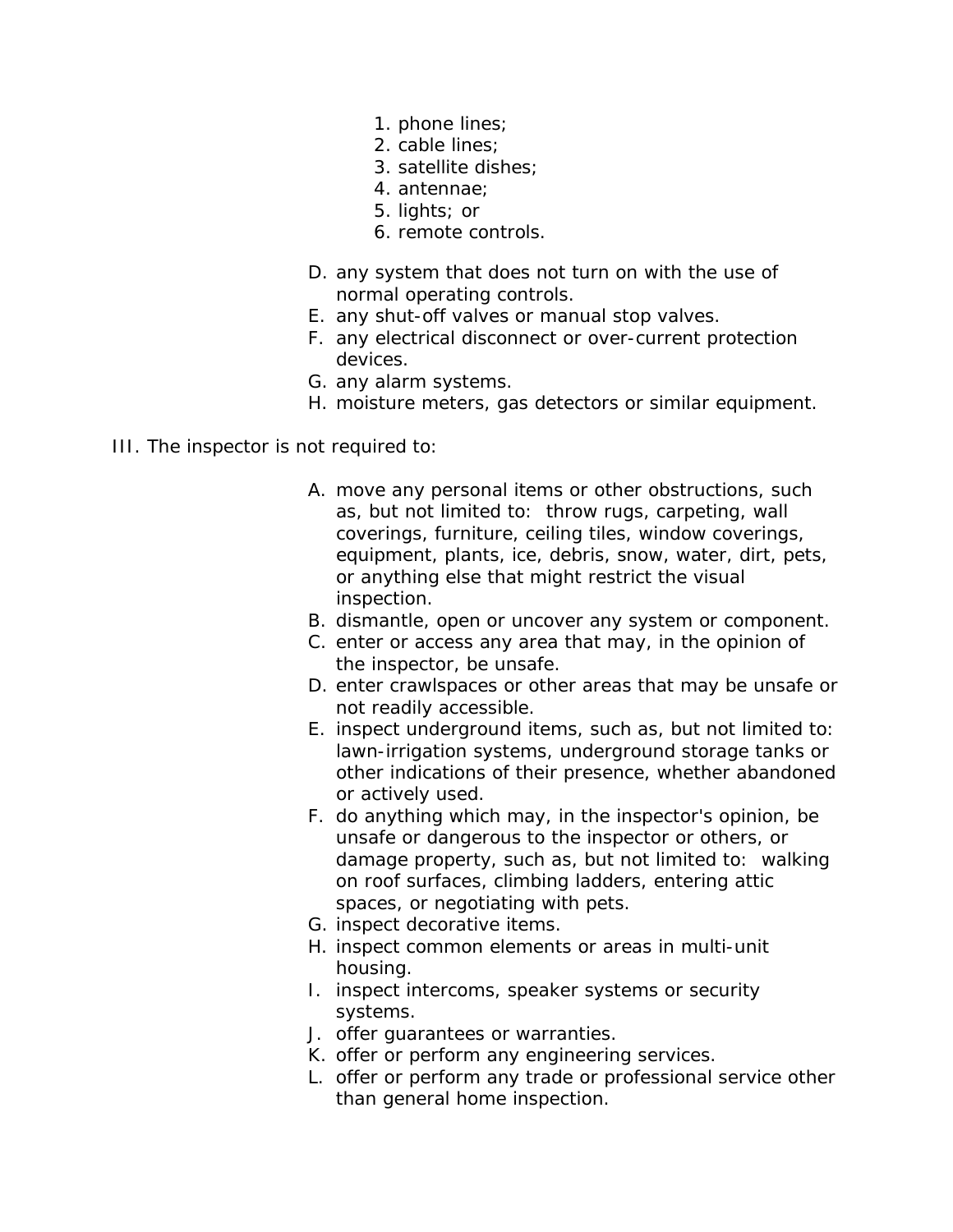- M. research the history of the property, or report on its potential for alteration, modification, extendibility or suitability for a specific or proposed use for occupancy.
- N. determine the age of construction or installation of any system, structure or component of a building, or differentiate between original construction and subsequent additions, improvements, renovations or replacements.
- O. determine the insurability of a property.
- P. perform or offer Phase 1 or environmental audits.
- Q. inspect any system or component that is not included in these Standards.

## **3. Standards of Practice**

### **3.1. Roof**

- I. The inspector shall inspect from ground level or the eaves:
	- A. the roof-covering materials;
	- B. the gutters;
	- C. the downspouts;
	- D. the vents, flashing, skylights, chimney and other roof penetrations; and
	- E. the general structure of the roof from the readily accessible panels, doors or stairs.
- II. The inspector shall report:
	- A. observed indications of active roof leaks.
- III. The inspector is not required to:
	- A. walk on any roof surface.
	- B. predict the service life expectancy.
	- C. inspect underground downspout diverter drainage pipes.
	- D. remove snow, ice, debris or other conditions that prohibit the observation of the roof surfaces.
	- E. move insulation.
	- F. inspect antennae, satellite dishes, lightning arresters, de-icing equipment, or similar attachments.
	- G. walk on any roof areas that appear, in the opinion of the inspector, to be unsafe.
	- H. walk on any roof areas if it might, in the opinion of the inspector, cause damage.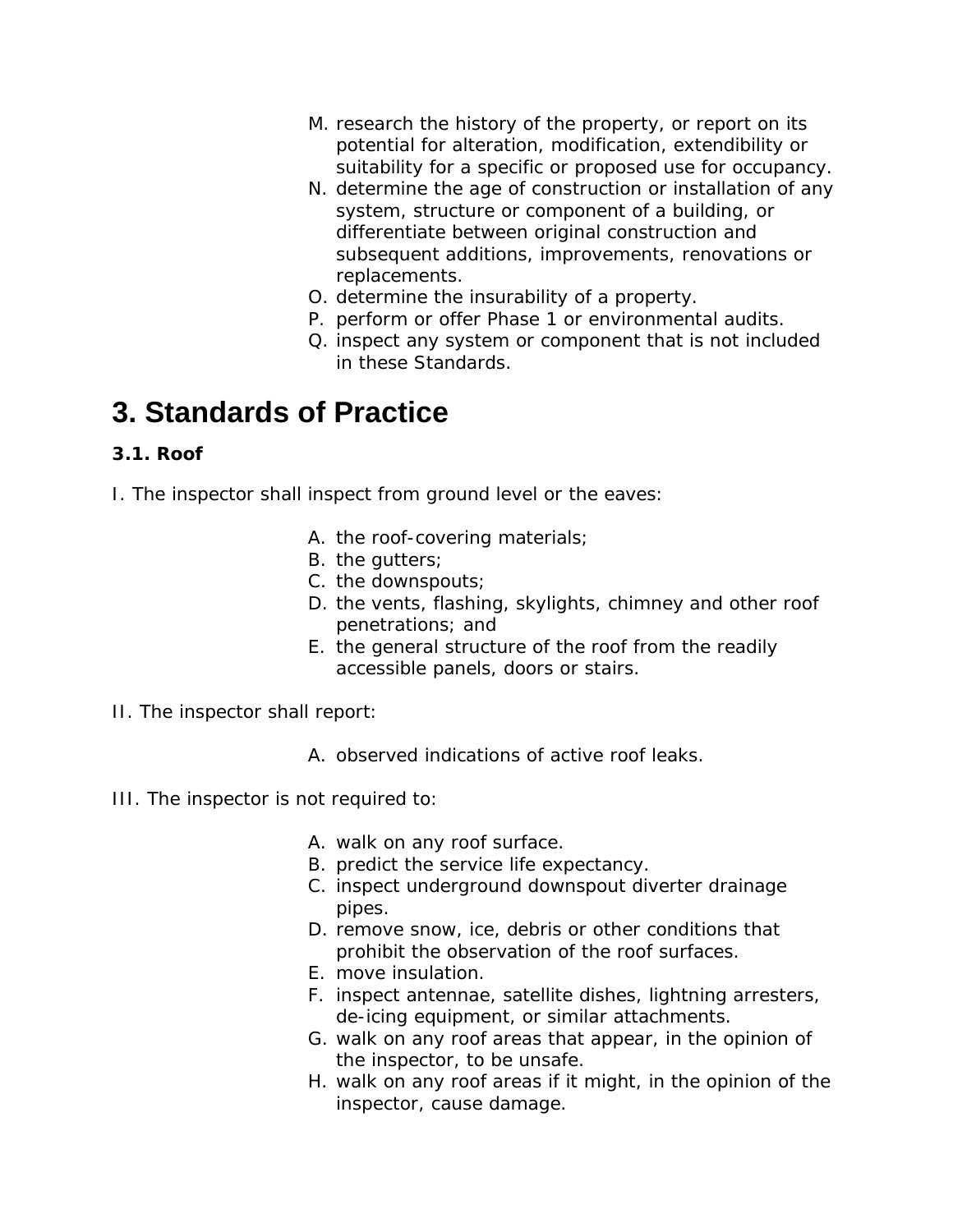- I. perform a water test.
- J. warrant or certify the roof.
- K. confirm proper fastening or installation of any roofcovering material.

#### **3.2. Exterior**

- I. The inspector shall inspect:
	- A. the exterior wall-covering material, flashing and trim;
	- B. all exterior doors;
	- C. stairs, steps, stoops, stairways and ramps;
	- D. porches, decks and balconies;
	- E. railings, guards and handrails;
	- F. the eaves, soffits and fascia;
	- G. a representative number of windows; and
	- H. vegetation, surface drainage, retaining walls and grading of the property, when they may adversely affect the structure due to moisture intrusion.
- II. The inspector shall report:
	- A. as in need of correction any improper spacing between intermediate balusters, spindles and rails.
- III. The inspector is not required to:
	- A. inspect or operate screens, storm windows, shutters, awnings, fences, outbuildings, or exterior accent lighting.
	- B. inspect items that are not visible or readily accessible from the ground, including window and door flashing.
	- C. inspect or identify geological, geotechnical, hydrological or soil conditions.
	- D. inspect recreational facilities or playground equipment.
	- E. inspect seawalls, breakwalls or docks.
	- F. inspect erosion-control or earth-stabilization measures.
	- G. inspect for safety-type glass.
	- H. inspect underground utilities.
	- I. inspect underground items.
	- J. inspect wells or springs.
	- K. inspect solar, wind or geothermal systems.
	- L. inspect swimming pools or spas.
	- M. inspect wastewater treatment systems, septic systems or cesspools.
	- N. inspect irrigation or sprinkler systems.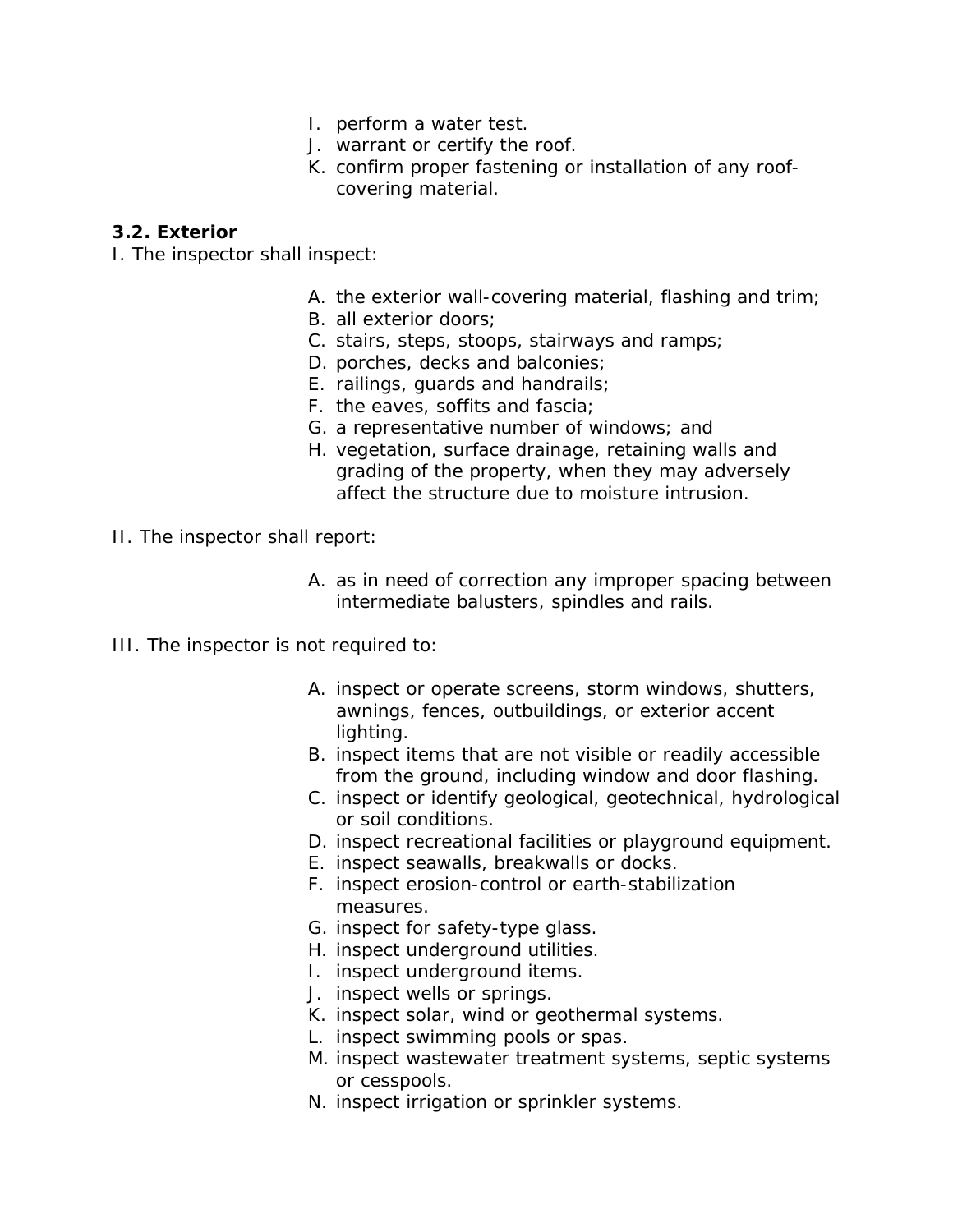- O. inspect drainfields or dry wells.
- P. determine the integrity of multiple-pane window glazing or thermal window seals.

#### **3.3. Basement, Foundation, Crawlspace & Structure**

- I. The inspector shall inspect:
	- A. the foundation;
	- B. the basement;
	- C. the crawlspace; and
	- D. structural components.
- II. The inspector shall report:
	- A. observed indications of wood in contact with or near soil;
	- B. observed indications of active water penetration;
	- C. observed indications of possible foundation movement, such as sheetrock cracks, brick cracks, out-of-square door frames, and unlevel floors; and
	- D. on any observed cutting, notching and boring of framing members that may, in the inspector's opinion, present a structural or safety concern.
- III. The inspector is not required to:
	- A. enter any crawlspace that is not readily accessible or where entry could cause damage or pose a hazard to the inspector.
	- B. move stored items or debris.
	- C. operate sump pumps with inaccessible floats.
	- D. identify the size, spacing, span or location or determine the adequacy of foundation bolting, bracing, joists, joist spans or support systems.
	- E. provide any engineering or architectural service.
	- F. report on the adequacy of any structural system or component.

#### **3.4. Heating**

- I. The inspector shall inspect:
	- A. the heating system, using normal operating controls;
	- B. the heating method; and
	- C. the energy source.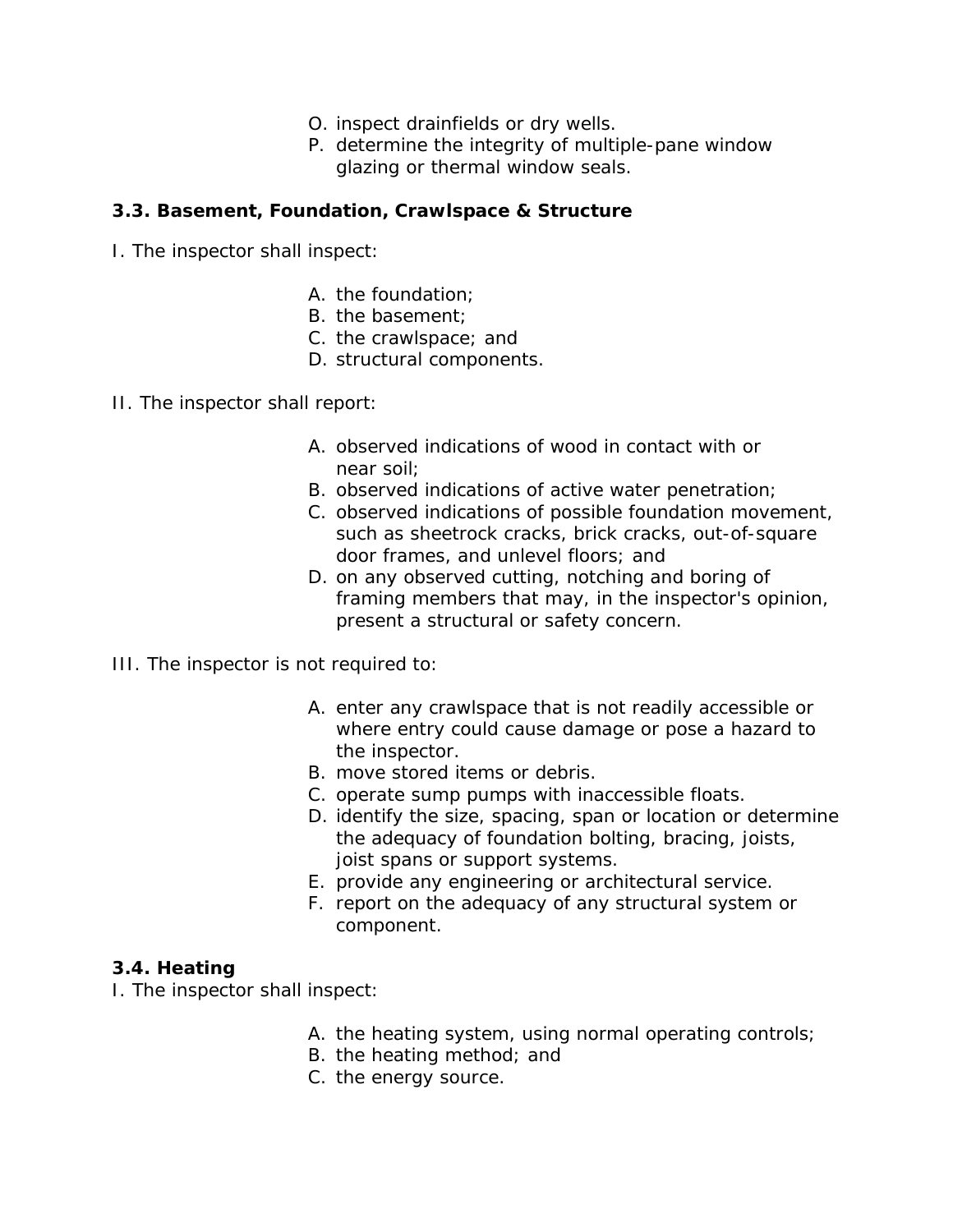- II. The inspector shall report:
	- A. as in need of correction heating systems that did not operate; and
	- B. if the heating system was deemed inaccessible.
- III. The inspector is not required to:
	- A. inspect or evaluate the interior of flues or chimneys, fire chambers, heat exchangers, combustion air systems, fresh-air intakes, humidifiers, dehumidifiers, electronic air filters, geothermal systems, or solar heating systems.
	- B. inspect fuel tanks or underground or concealed fuel supply systems.
	- C. determine the uniformity, temperature, flow, balance, distribution, size, capacity, BTU, or supply adequacy of the heating system.
	- D. light or ignite pilot flames.
	- E. activate heating, heat pump systems, or other heating systems when ambient temperatures or other circumstances are not conducive to safe operation or may damage the equipment.
	- F. override electronic thermostats.
	- G. evaluate fuel quality.
	- H. verify thermostat calibration, heat anticipation, or automatic setbacks, timers, programs or clocks.

### **3.5. Cooling**

I. The inspector shall inspect:

- A. the central cooling equipment using normal operating controls; and
- B. the cooling method.
- II. The inspector shall report:
	- A. as in need of correction cooling systems that did not operate; and
	- B. if the cooling system was deemed inaccessible.
- III. The inspector is not required to: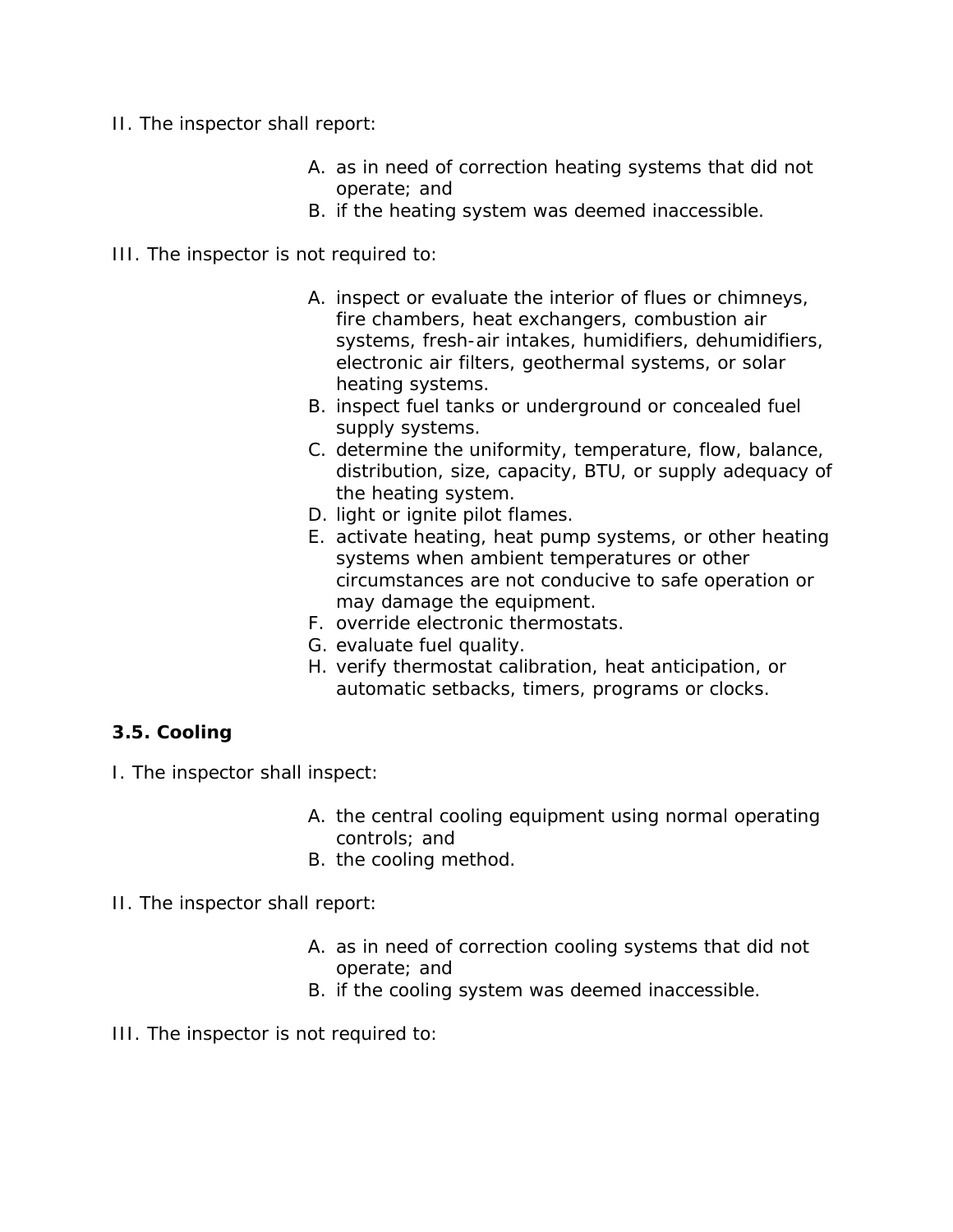- A. determine the uniformity, temperature, flow, balance, distribution, size, capacity, BTU, or supply adequacy of the cooling system.
- B. inspect portable window units, through-wall units, or electronic air filters.
- C. operate equipment or systems if the exterior temperature is below 65° Fahrenheit, or when other circumstances are not conducive to safe operation or may damage the equipment.
- D. inspect or determine thermostat calibration, cooling anticipation, or automatic setbacks or clocks.
- E. examine electrical current, coolant fluids or gases, or coolant leakage.

## **3.6. Plumbing**

- I. The inspector shall inspect:
	- A. the main water shut-off valve;
	- B. the water heating equipment, including the energy source, venting connections, temperature/pressurerelief (TPR) valves, Watts 210 valves, and seismic bracing;
	- C. interior water supply, including all fixtures and faucets, by running the water;
	- D. all toilets for proper operation by flushing;
	- E. all sinks, tubs and showers for functional drainage;
	- F. the drain, waste and vent system; and
	- G. drainage sump pumps, and operate pumps with accessible floats.
- II. The inspector shall report:
	- A. evidence indicating whether the water supply is public or private;
	- B. the location of the main water supply shut-off valve;
	- C. the location of the main fuel shut-off valve;
	- D. any observed fuel-storage systems;
	- E. as in need of correction deficiencies in the water supply by viewing the functional flow in two fixtures operated simultaneously;
	- F. as in need of correction any deficiencies in the installation of hot and cold water faucets;
	- G. as in need of correction any mechanical drain stops that were missing or did not operate if installed in sinks, lavatories and tubs; and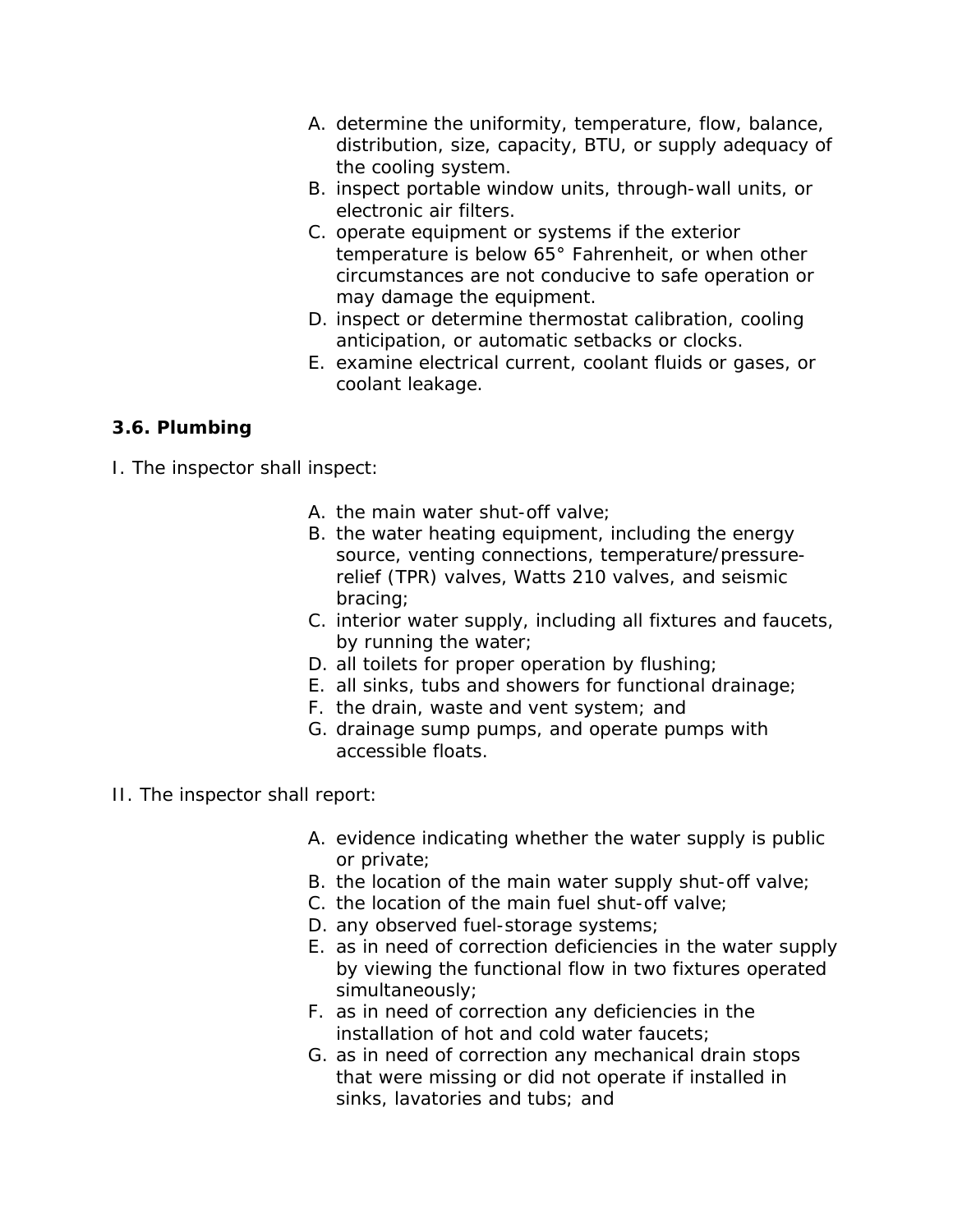- H. as in need of correction toilets that were damaged, had loose connections to the floor, leak, or had tank components that did not operate.
- III. The inspector is not required to:
	- A. light or ignite pilot flames.
	- B. determine the size, temperature, age, life expectancy or adequacy of the water heater.
	- C. inspect the interior of flues or chimneys, combustion air systems, water softener or filtering systems, well pumps or tanks, safety or shut-off valves, floor drains, lawn sprinkler systems, or fire sprinkler systems.
	- D. determine the exact flow rate, volume, pressure, temperature or adequacy of the water supply.
	- E. determine the water quality, potability or reliability of the water supply or source.
	- F. open sealed plumbing access panels.
	- G. inspect clothes washing machines or their connections.
	- H. operate any valve.
	- I. test shower pans, tub and shower surrounds or enclosures for leakage or functional overflow protection.
	- J. evaluate the compliance with conservation, energy or building standards, or the proper design or sizing of any water, waste or venting components, fixtures or piping.
	- K. determine the effectiveness of anti-siphon, back-flow prevention or drain-stop devices.
	- L. determine whether there are sufficient cleanouts for effective cleaning of drains.
	- M. evaluate fuel storage tanks or supply systems.
	- N. inspect wastewater treatment systems.
	- O. inspect water treatment systems or water filters.
	- P. inspect water storage tanks, pressure pumps, or bladder tanks.
	- Q. evaluate wait-time to obtain hot water at fixtures, or perform testing of any kind to water heater elements.
	- R. evaluate or determine the adequacy of combustion air.
	- S. test, operate, open or close safety controls, manual stop valves and/or temperature/pressure-relief valves.
	- T. examine ancillary or auxiliary systems or components, such as, but not limited to, those related to solar water heating and hot water circulation.
	- U. determine the existence or condition of polybutylene plumbing.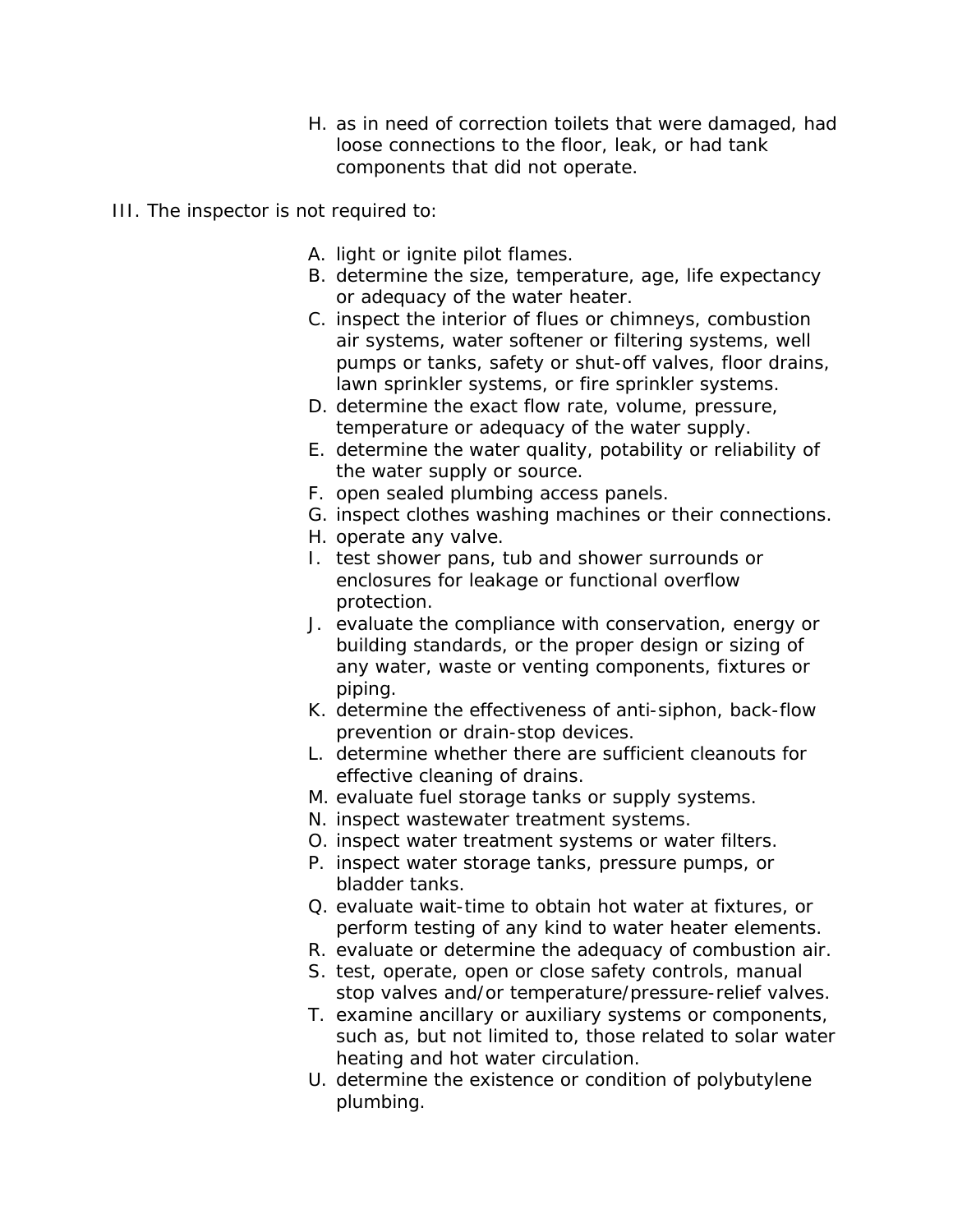#### **3.7. Electrical**

- I. The inspector shall inspect:
	- A. the service drop;
	- B. the overhead service conductors and attachment point;
	- C. the service head, gooseneck and drip loops;
	- D. the service mast, service conduit and raceway;
	- E. the electric meter and base;
	- F. service-entrance conductors;
	- G. the main service disconnect;
	- H. panelboards and over-current protection devices (circuit breakers and fuses);
	- I. service grounding and bonding;
	- J. a representative number of switches, lighting fixtures and receptacles, including receptacles observed and deemed to be arc-fault circuit interrupter (AFCI) protected using the AFCI test button, where possible;
	- K. all ground-fault circuit interrupter receptacles and circuit breakers observed and deemed to be GFCIs using a GFCI tester, where possible; and
	- L. for the general absence of smoke or carbon-monoxide detectors.
- II. The inspector shall report:
	- A. as in need of correction deficiencies in the integrity of the service-entrance conductors' insulation, drip loop, and vertical clearances from grade and roofs;
	- B. the main service disconnect's amperage rating, if labeled;
	- C. on any unused circuit-breaker panel openings that were not filled;
	- D. the presence of solid conductor aluminum branchcircuit wiring, if readily visible; and
	- E. on any tested receptacles in which power was not present, polarity was incorrect, the cover was not in place, the GFCI devices were not properly installed or did not operate properly, evidence of arcing or excessive heat, and where the receptacle was not grounded or was not secured to the wall.
- III. The inspector is not required to: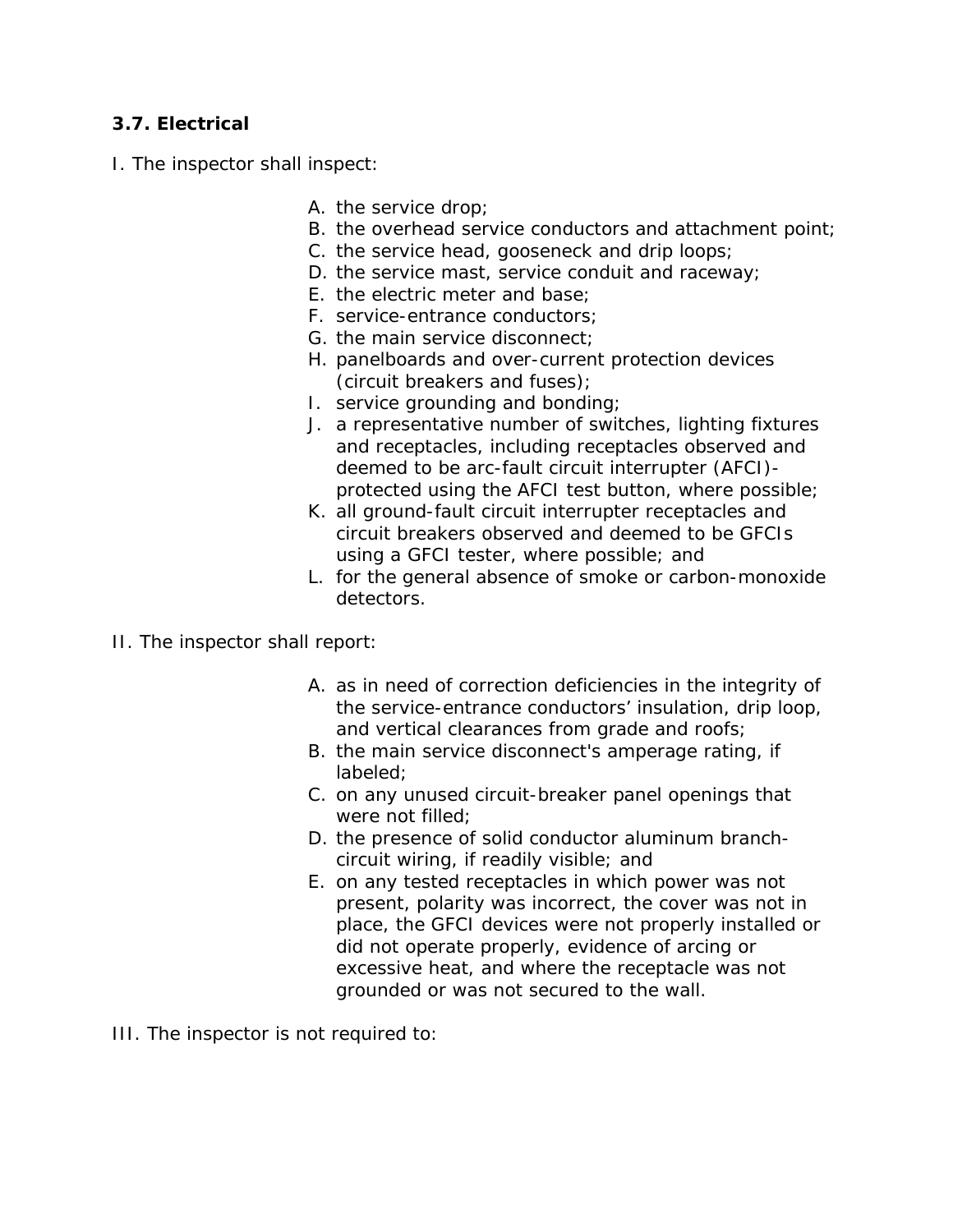- A. insert any tool, probe or device into the main panelboard, sub-panels, distribution panelboards, or electrical fixtures.
- B. operate electrical systems that are shut down.
- C. remove panelboard cabinet covers or dead fronts.
- D. operate or re-set over-current protection devices or overload devices.
- E. operate smoke or carbon-monoxide detectors.
- F. measure or determine the amperage or voltage of the main service equipment, if not visibly labeled.
- G. inspect the fire and alarm system or components.
- H. inspect the ancillary wiring or remote-control devices.
- I. activate any electrical systems or branch circuits that are not energized.
- J. inspect low-voltage systems, electrical de-icing tapes, swimming pool wiring, or any time-controlled devices.
- K. verify the service ground.
- L. inspect private or emergency electrical supply sources, including, but not limited to: generators, windmills, photovoltaic solar collectors, or battery or electrical storage facility.
- M. inspect spark or lightning arrestors.
- N. inspect or test de-icing equipment.
- O. conduct voltage-drop calculations.
- P. determine the accuracy of labeling.
- Q. inspect exterior lighting.

### **3.8. Fireplace**

- I. The inspector shall inspect:
	- A. readily accessible and visible portions of the fireplaces and chimneys;
	- B. lintels above fireplace openings;
	- C. damper doors by opening and closing them, if readily accessible and manually operable; and
	- D. cleanout doors and frames.
- II. The inspector shall report:
	- A. evidence of joint separation, damage or deterioration of the hearth, hearth extension or chambers;
	- B. as in need of correction manually operated dampers that did not open and close;
	- C. the lack of a smoke detector in the same room as the fireplace;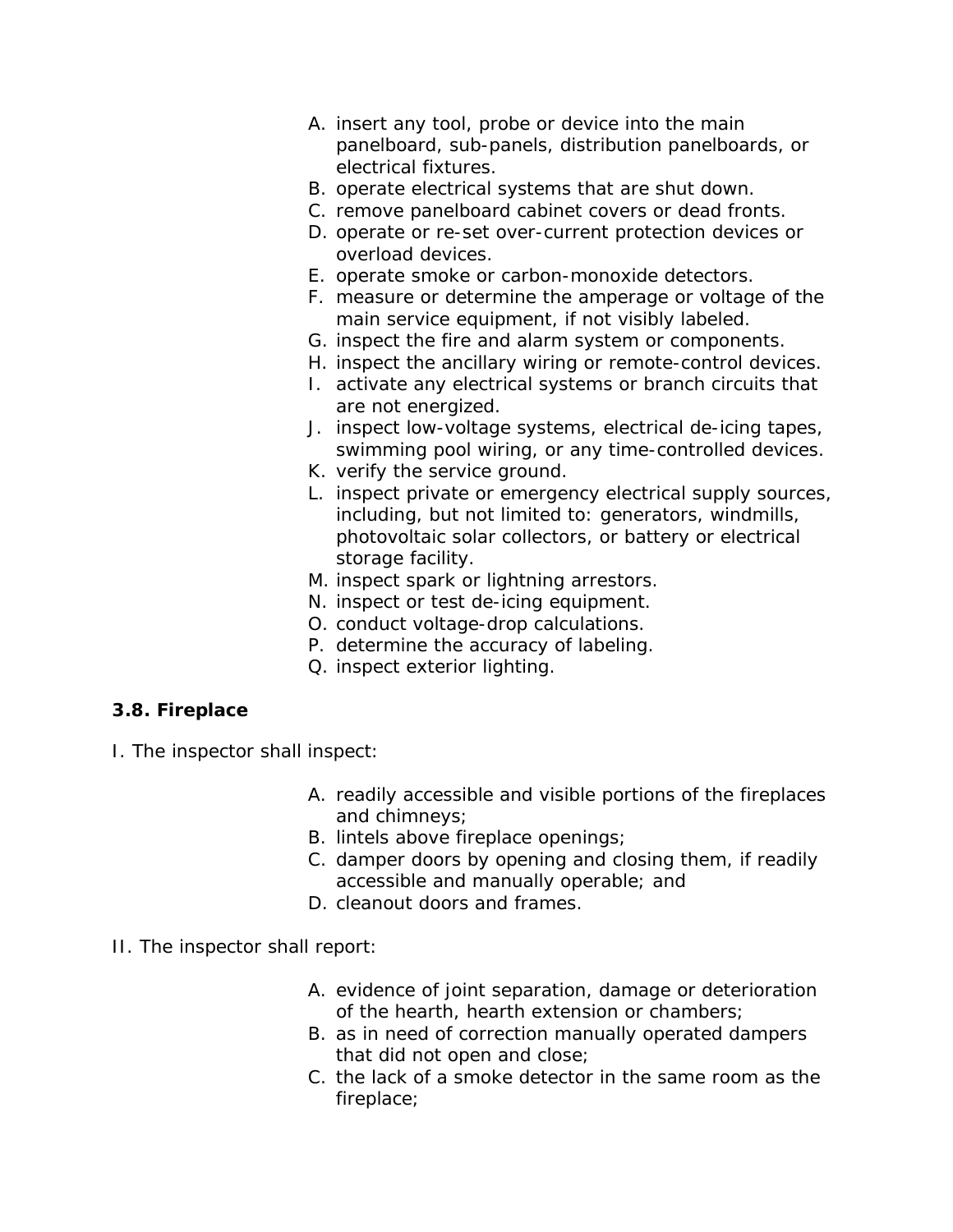- D. the lack of a carbon-monoxide detector in the same room as the fireplace; and
- E. as in need of correction cleanouts not made of metal, pre-cast cement, or other non-combustible material.
- III. The inspector is not required to:
	- A. inspect the flue or vent system.
	- B. inspect the interior of chimneys or flues, fire doors or screens, seals or gaskets, or mantels.
	- C. determine the need for a chimney sweep.
	- D. operate gas fireplace inserts.
	- E. light pilot flames.
	- F. determine the appropriateness of any installation.
	- G. inspect automatic fuel-fed devices.
	- H. inspect combustion and/or make-up air devices.
	- I. inspect heat-distribution assists, whether gravitycontrolled or fan-assisted.
	- J. ignite or extinguish fires.
	- K. determine the adequacy of drafts or draft characteristics.
	- L. move fireplace inserts, stoves or firebox contents.
	- M. perform a smoke test.
	- N. dismantle or remove any component.
	- O. perform a National Fire Protection Association (NFPA) style inspection.
	- P. perform a Phase I fireplace and chimney inspection.

#### **3.9. Attic, Insulation & Ventilation**

- I. The inspector shall inspect:
	- A. insulation in unfinished spaces;
	- B. ventilation of unfinished spaces, including attics, crawlspaces and foundation areas; and
	- C. mechanical exhaust systems in the kitchen, bathrooms and laundry area.
- II. The inspector shall report:
	- A. the general absence of insulation or ventilation in unfinished spaces.
- III. The inspector is not required to: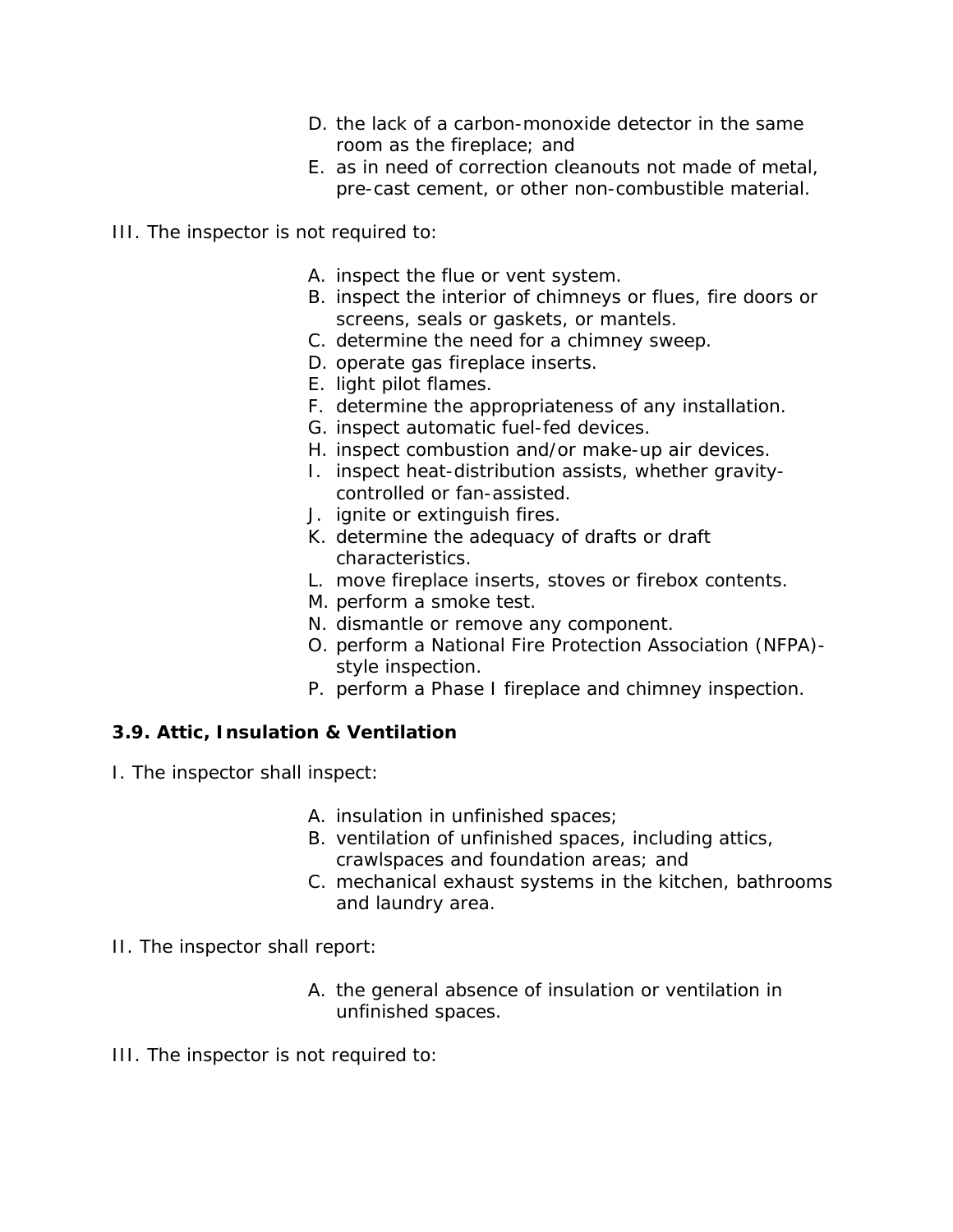- A. enter the attic or any unfinished spaces that are not readily accessible, or where entry could cause damage or, in the inspector's opinion, pose a safety hazard.
- B. move, touch or disturb insulation.
- C. move, touch or disturb vapor retarders.
- D. break or otherwise damage the surface finish or weather seal on or around access panels or covers.
- E. identify the composition or R-value of insulation material.
- F. activate thermostatically operated fans.
- G. determine the types of materials used in insulation or wrapping of pipes, ducts, jackets, boilers or wiring.
- H. determine the adequacy of ventilation.

#### **3.10. Doors, Windows & Interior**

- I. The inspector shall inspect:
	- A. a representative number of doors and windows by opening and closing them;
	- B. floors, walls and ceilings;
	- C. stairs, steps, landings, stairways and ramps;
	- D. railings, guards and handrails; and
	- E. garage vehicle doors and the operation of garage vehicle door openers, using normal operating controls.

#### II. Inspector shall report:

- A. as in need of correction any improper spacing between intermediate balusters, spindles and rails for steps, stairways, guards and railings;
- B. as in need of correction any photo-electric safety sensor that did not operate properly; and
- C. as in need of correction any windows that were obviously fogged or displayed other evidence of broken seals.
- III. The inspector is not required to:
	- A. inspect paint, wallpaper, window treatments or finish treatments.
	- B. inspect floor coverings or carpeting.
	- C. inspect central vacuum systems.
	- D. inspect for safety glazing.
	- E. inspect security systems or components.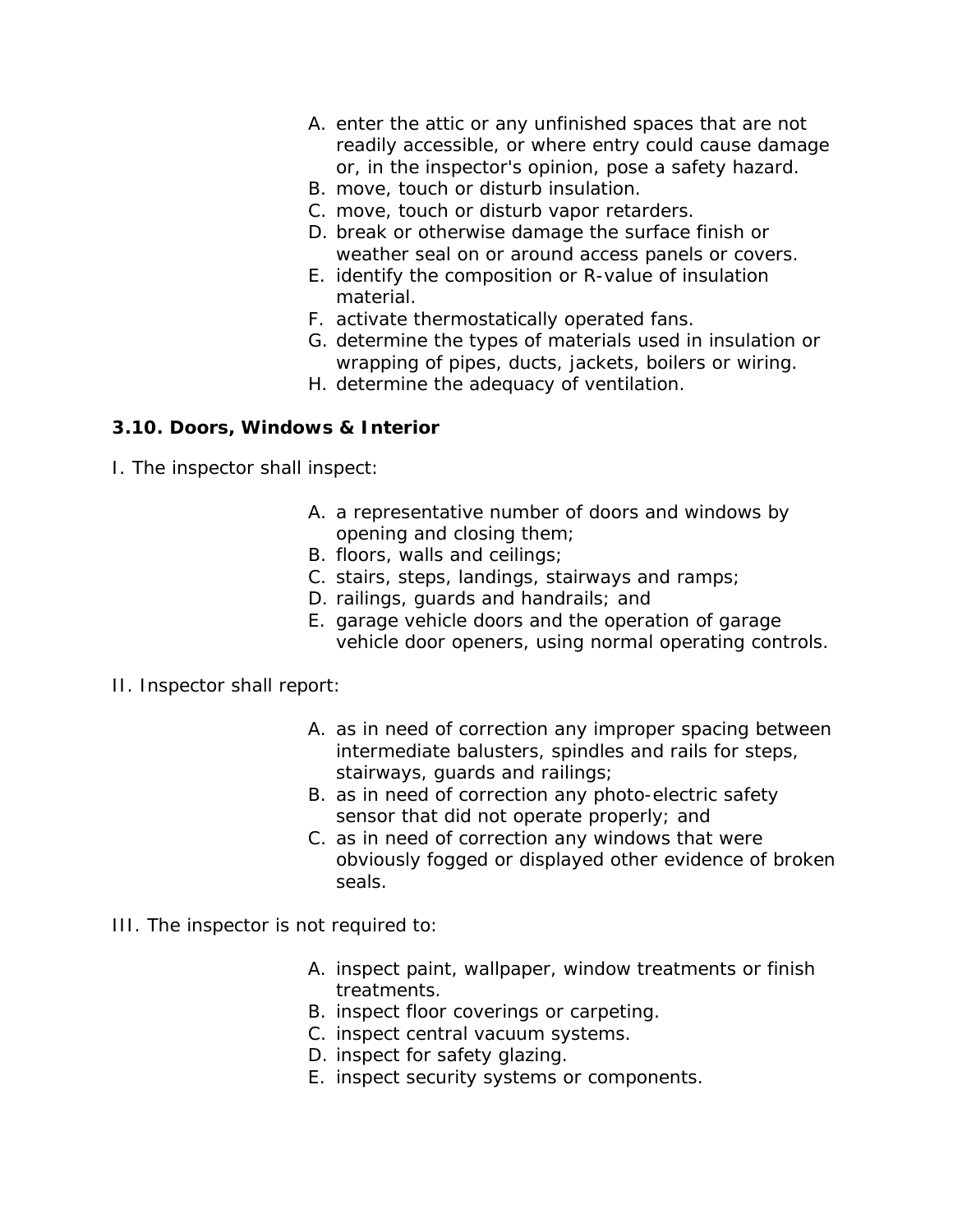- F. evaluate the fastening of islands, countertops, cabinets, sink tops or fixtures.
- G. move furniture, stored items, or any coverings, such as carpets or rugs, in order to inspect the concealed floor structure.
- H. move suspended-ceiling tiles.
- I. inspect or move any household appliances.
- J. inspect or operate equipment housed in the garage, except as otherwise noted.
- K. verify or certify the proper operation of any pressureactivated auto-reverse or related safety feature of a garage door.
- L. operate or evaluate any security bar release and opening mechanisms, whether interior or exterior, including their compliance with local, state or federal standards.
- M. operate any system, appliance or component that requires the use of special keys, codes, combinations or devices.
- N. operate or evaluate self-cleaning oven cycles, tilt guards/latches, or signal lights.
- O. inspect microwave ovens or test leakage from microwave ovens.
- P. operate or examine any sauna, steam-generating equipment, kiln, toaster, ice maker, coffee maker, can opener, bread warmer, blender, instant hot-water dispenser, or other small, ancillary appliances or devices.
- Q. inspect elevators.
- R. inspect remote controls.
- S. inspect appliances.
- T. inspect items not permanently installed.
- U. discover firewall compromises.
- V. inspect pools, spas or fountains.
- W. determine the adequacy of whirlpool or spa jets, water force, or bubble effects.
- X. determine the structural integrity or leakage of pools or spas.

## **4. Glossary of Terms**

• **accessible:** In the opinion of the inspector, can be approached or entered safely, without difficulty, fear or danger.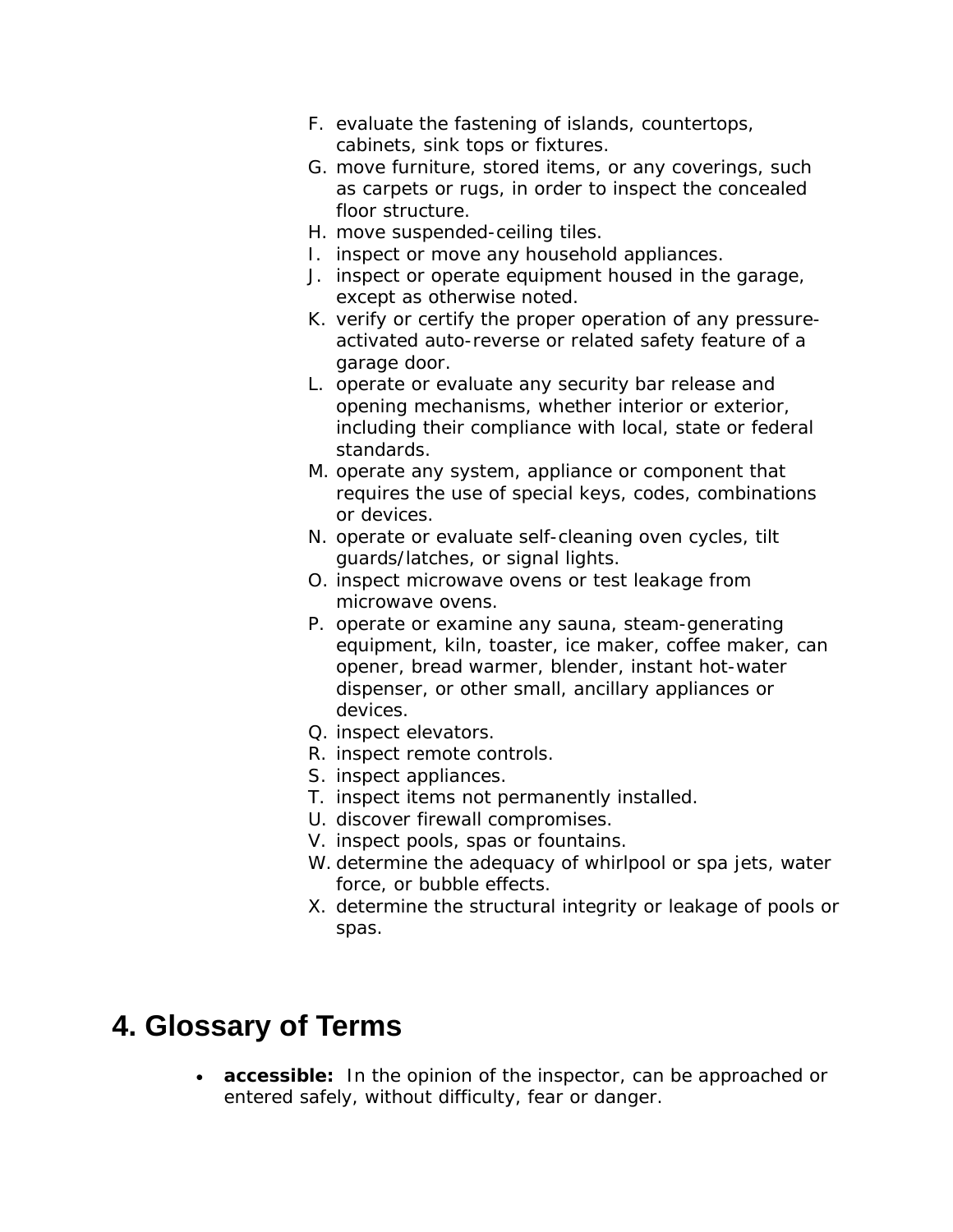- **activate:** To turn on, supply power, or enable systems, equipment or devices to become active by normal operating controls. Examples include turning on the gas or water supply valves to the fixtures and appliances, and activating electrical breakers or fuses.
- **adversely affect:** To constitute, or potentially constitute, a negative or destructive impact.
- **alarm system:** Warning devices, installed or freestanding, including, but not limited to: carbon-monoxide detectors, flue gas and other spillage detectors, security equipment, ejector pumps, and smoke alarms.
- **appliance:** A household device operated by the use of electricity or gas. Not included in this definition are components covered under central heating, central cooling or plumbing.
- **architectural service:** Any practice involving the art and science of building design for construction of any structure or grouping of structures, and the use of space within and surrounding the structures or the design, design development, preparation of construction contract documents, and administration of the construction contract.
- **component:** A permanently installed or attached fixture, element or part of a system.
- **condition:** The visible and conspicuous state of being of an object.
- **correction:** Something that is substituted or proposed for what is incorrect, deficient, unsafe, or a defect.
- **crawlspace:** The area within the confines of the foundation and between the ground and the underside of the lowest floor's structural component.
- **decorative:** Ornamental; not required for the operation of essential systems or components of a home.
- **describe:** To report in writing a system or component by its type or other observed characteristics in order to distinguish it from other components used for the same purpose.
- **determine:** To arrive at an opinion or conclusion pursuant to examination.
- **dismantle:** To open, take apart or remove any component, device or piece that would not typically be opened, taken apart or removed by an ordinary occupant.
- **engineering service:** Any professional service or creative work requiring engineering education, training and experience, and the application of special knowledge of the mathematical, physical and engineering sciences to such professional service or creative work as consultation, investigation, evaluation, planning, design and supervision of construction for the purpose of assuring compliance with the specifications and design, in conjunction with structures, buildings, machines, equipment, works and/or processes.
- **enter:** To go into an area to observe visible components.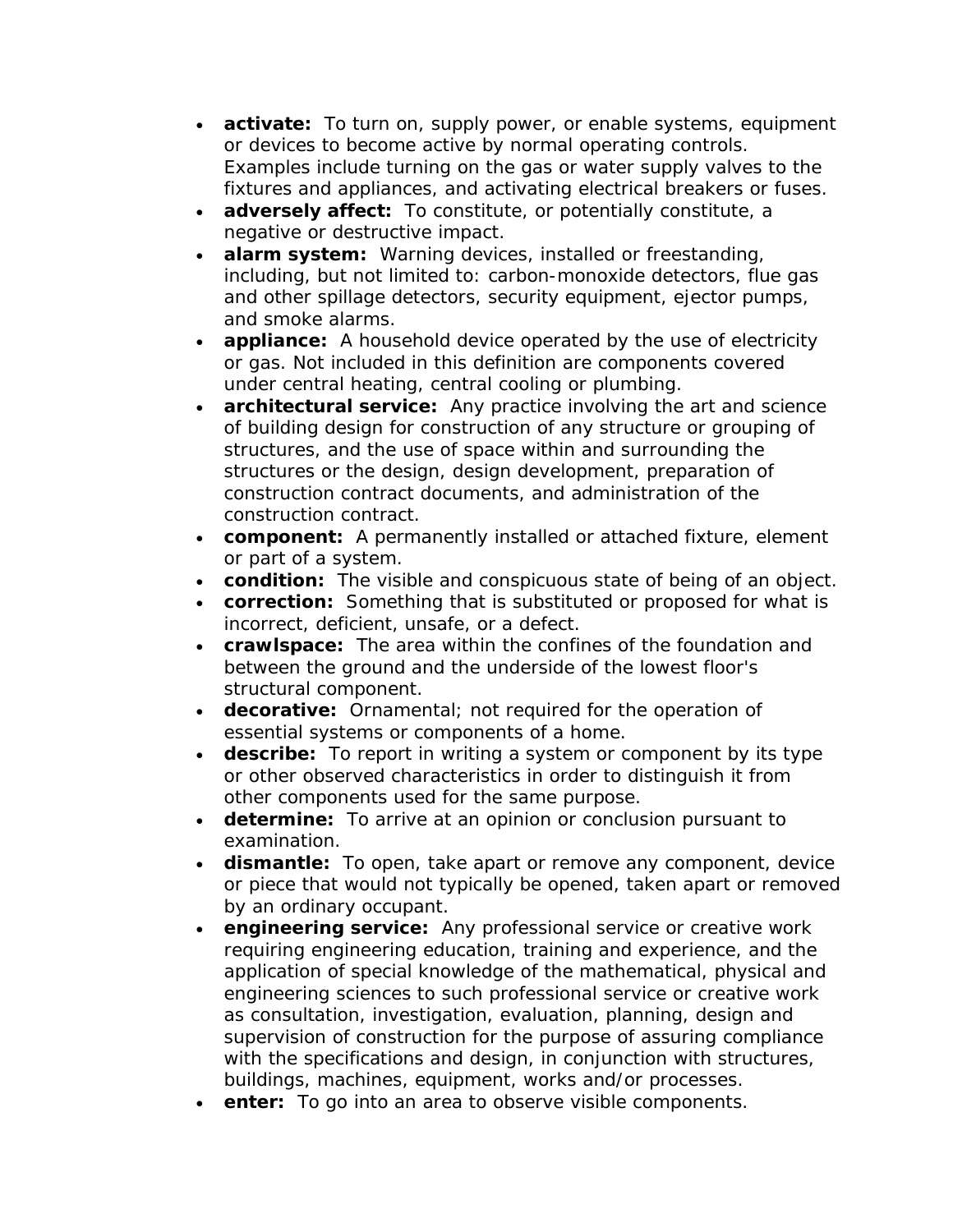- **evaluate:** To assess the systems, structures and/or components of a property.
- **examine:** To visually look (see **inspect**).
- **foundation:** The base upon which the structure or wall rests, usually masonry, concrete or stone, and generally partially underground.
- **function:** The action for which an item, component or system is specially fitted or used, or for which an item, component or system exists; to be in action or perform a task.
- **functional:** Performing, or able to perform, a function.
- **general home inspection:** The process by which an inspector visually examines the readily accessible systems and components of a home and operates those systems and components utilizing these Standards of Practice as a guideline.
- **home inspection:** See **general home inspection**.
- **household appliances:** Kitchen and laundry appliances, room air conditioners, and similar appliances.
- **identify:** To notice and report.
- **inspect:** To examine readily accessible systems and components safely, using normal operating controls, and accessing readily accessible areas, in accordance with these Standards of Practice.
- **inspected property:** The readily accessible areas of the buildings, site, items, components and systems included in the inspection.
- **inspection report:** A written communication (possibly including images) of any material defects observed during the inspection.
- **inspector:** One who performs a real estate inspection.
- **installed:** Attached or connected such that the installed item requires a tool for removal.
- **material defect:** A specific issue with a system or component of a residential property that may have a significant, adverse impact on the value of the property, or that poses an unreasonable risk to people. The fact that a system or component is near, at or beyond the end of its normal useful life is not, in itself, a material defect.
- **normal operating controls:** Describes the method by which certain devices (such as thermostats) can be operated by ordinary occupants, as they require no specialized skill or knowledge.
- **observe:** To visually notice.
- **operate:** To cause systems to function or turn on with normal operating controls.
- **readily accessible:** A system or component that, in the judgment of the inspector, is capable of being safely observed without the removal of obstacles, detachment or disengagement of connecting or securing devices, or other unsafe or difficult procedures to gain access.